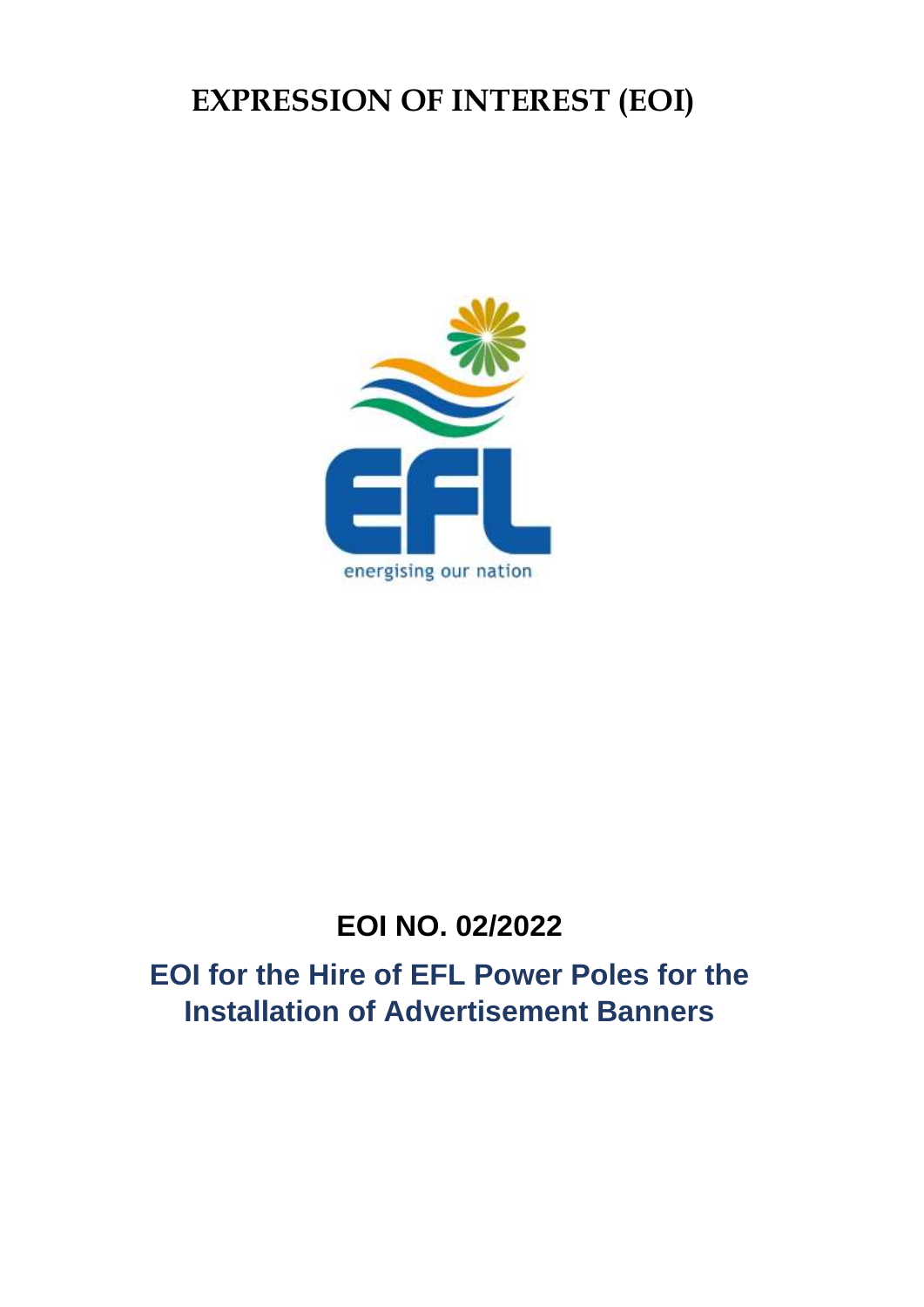

#### **1. Purpose and Description of the Hire of EFL Power Poles for the Installation of Advertisement Banners**

The Energy Fiji Limited (EFL) invites proposals from reputable, qualified Advertising Agencies for the hire of EFL power poles for the installation of Advertisement Banners.

The EFL is looking at this opportunity to create some revenue from its assets (power poles) which offer excellent exposure and which can be utilised to its maximum effect by Advertising agencies.

#### **2. Eligibility Criteria/Pre-qualification of the Bidder**

The bidder should have proven experience and expertise in advertising on power poles or similar and must have thorough knowledge of the safety requirements involved.

#### **3. Scope**

The bidders will be required to submit a detailed unambiguous proposal for the following:

- a) the methodology to be employed for the hire of EFL power poles for the installation of advertisement banners
- b) the methodology of payment to EFL for the hire of the EFL power pole.
- c) The quantum of payment to EFL for each power pole per month for the duration of hire
- d) submit detailed drawings showing the methodology for the installation of the banners on the EFL power pole.
- e) Submit the name(s) of the personnel who shall be installing the banners on the EFL power poles, and their authorisation to access EFL power poles. In the event the subject personnel are not authorised to access EFL power poles, the bidders shall clearly specify the timeline from the date of a provisional award by when they will get their personnel authorised by EFL as required; such duration shall not exceed a maximum period of three (3) weeks.
- f) Demonstrate compliance to the Health and Safety at Work Act 1996, the Advertisement Law Regulations 1962, The Electricity Act 2017 and any other relevant Laws and their amendments (if any).

The following power poles (not limited to) shall not be used for this EOI:

- i) Poles with transformer and re-closers;
- ii) Poles too close to the roadside kerb to ensure that the banners do not intrude above the road carriageway; and
- iii) Short power poles which will reduce the clearance between the ground and the banner. Minimum ground to banner clearance is 3.5m.

Note that political party banners, obscene and vulgar banners are not permitted on EFL power poles.

At all times the power pole remains the property of EFL.

The successful bidder will be required to enter in to a contract with EFL for the hire of EFL power poles for the installation of advertisement banners.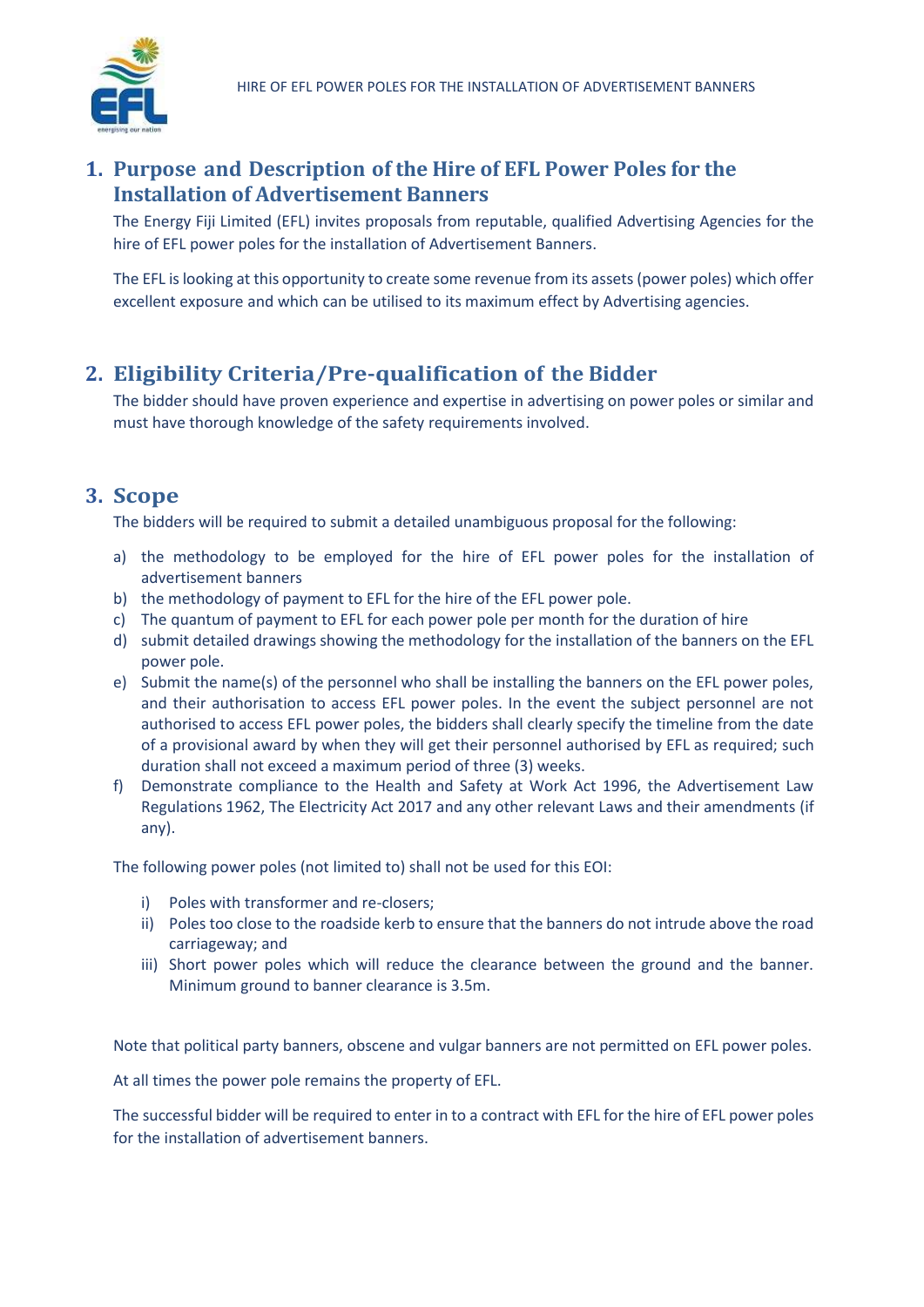

#### **4. Notes to Bidders**

This section outlines basic requirements that must be met. Failure to accept any of these conditions or part thereof will result in your proposal being excluded from the evaluation process.

Short-listed Service Providers may be invited to present and discuss details of their proposals or even provide a trial as proof-of-concept.

The EFL will not be liable to reimburse any costs incurred by the bidders during this Tender process.

Evaluation of EOI's will be carried out by a Tender Evaluation Committee (TEC). The TEC will, if necessary, contact bidders to seek clarification on any aspect/s of the EOI.

Bidders should identify any work they are currently carrying out or competing for, which could cause a conflict of interest, and indicate how such a conflict would be avoided.

#### **5. Questions about RFP**

All technical or procedural questions regarding the EOI or contractual documents shall be directed to the issuing officer. All questions that require clarification or interpretation of this EOI that cannot be answered by careful review of the document must be received in writing to the Secretary Tender Committee noted below one week before the due date of the closing of submissions for proposals. The Secretary Tender Committee will respond in writing if the question cannot be answered by directing the bidder to the appropriate section of the EOI. Copies of any written response may be made available to all parties that receive the EOI.

#### **6. Evaluation criteria of the qualified Bidders:**

Proposals will be evaluated in accordance with the EFL's Procurement Policy.

#### **7. Bidder Submittals**

Please indicate on your submittal if you meet all the requirements and guidelines specified in this document. Your submittals should include the following as a minimum:

- Company Profile
- Comprehensive Proposal on the methodology of procurement from EFL and payment to EFL
- Fiji Revenue & Customs Services Tax Compliance Certificate (applicable to Fiji based bidders)
- Fiji National Provident Fund Compliance Certificate (applicable to Fiji based bidders)
- Fiji National University Compliance Certificate (applicable to Fiji based bidders)

#### **8. Submission of EOI's**

Expressions must be lodged no later than 4:00pm, Wednesday 29<sup>th</sup> June, 2022.

#### **9. Amendment of RFP**

The EFL may, at its sole and absolute discretion, vary, add to, or amend the terms of this RFP, including the nature and/or scope of the products and/or services required under this RFP; and any other subject matter to which this RFP relates.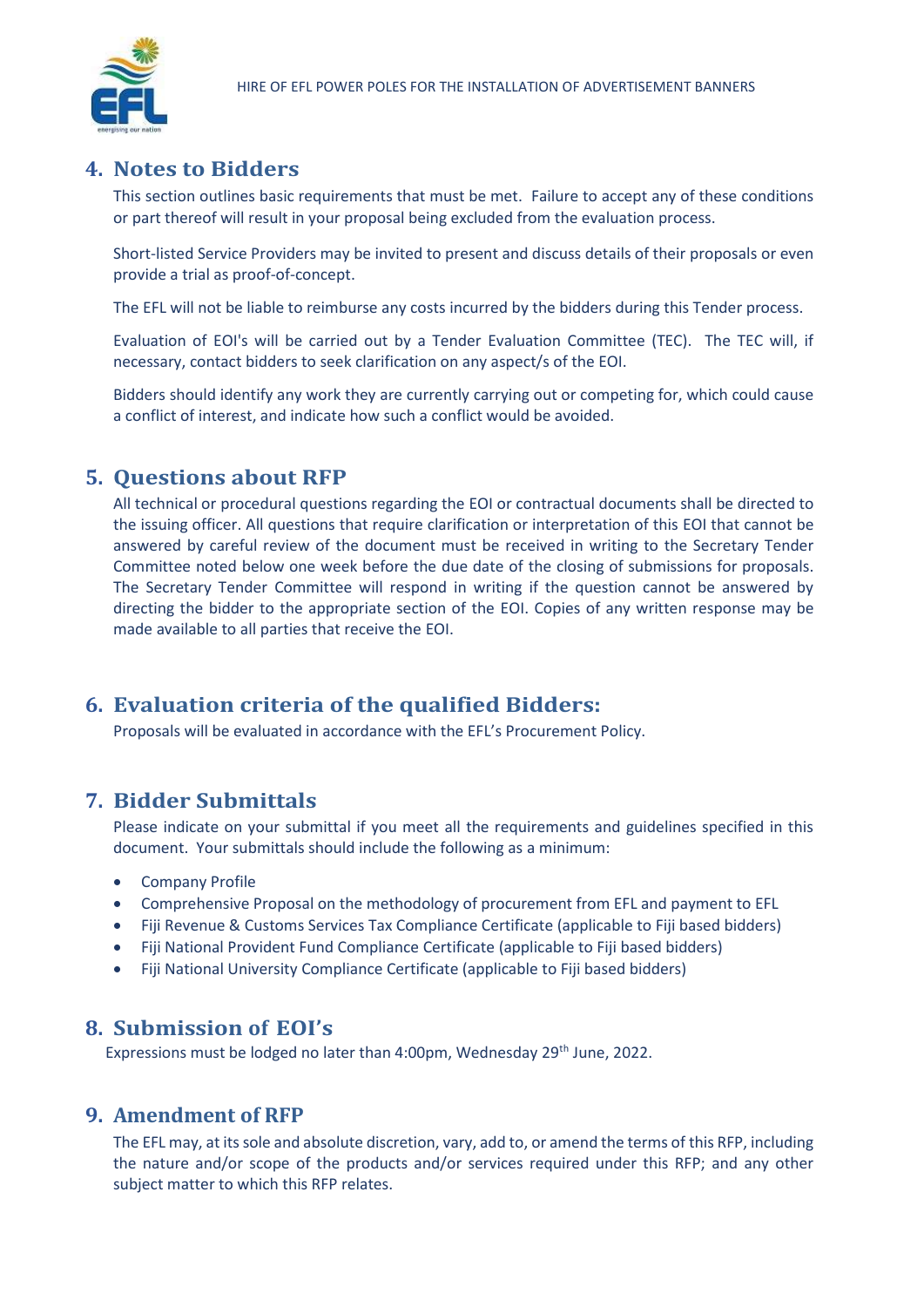

#### **10. Cancellation/Termination of EOI**

The EFL may, at its sole and absolute discretion, cancel, suspend, terminate or abandon part or the whole of this EOI, at any time prior to the execution of a formal written agreement without any liability.

#### **11. Due date for Submission**

Submissions received after 4:00pm on the closing date of 29<sup>th</sup> June, 2022 will not be considered.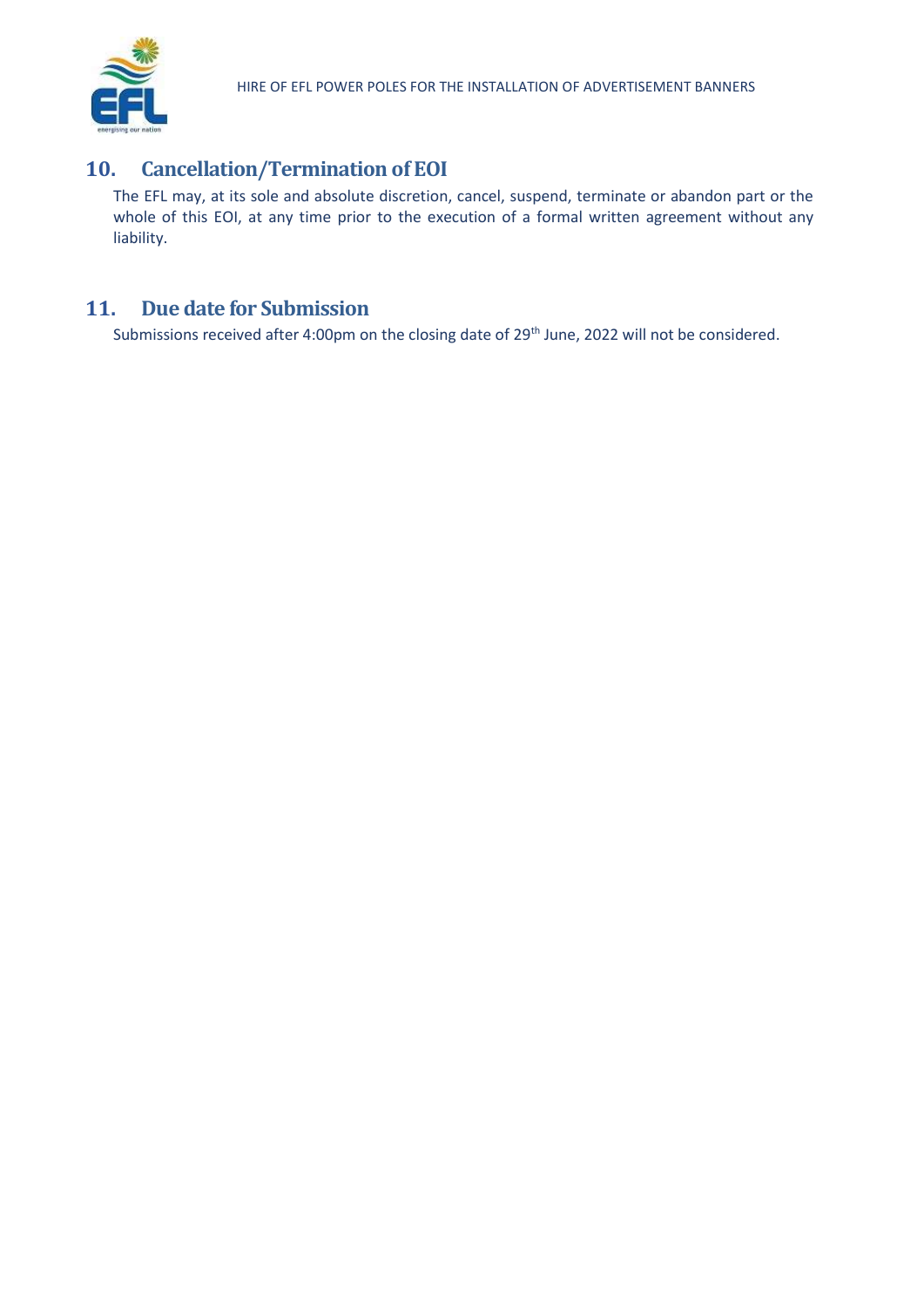

### **12. EOI Submission - Instruction to bidders**

#### **EOI CHECKLIST**

*The Bidders must ensure that the details and documentation mention below must be submitted as part of their Submission*

|    | EOI Name                                                                                             |
|----|------------------------------------------------------------------------------------------------------|
|    |                                                                                                      |
|    | (Attach copy of Registration Certificate)                                                            |
| 2. |                                                                                                      |
| 3. |                                                                                                      |
| 4. |                                                                                                      |
| 5. |                                                                                                      |
| 6. |                                                                                                      |
| 7. |                                                                                                      |
| 8. | TIN Number:<br>(Attach copy of the VAT/TIN Registration Certificate - Local Bidders Only (Mandatory) |
| 9. | FNPF Employer Registration Number: ________ (For Local Bidders only) (Mandatory)                     |
|    | 10. Provide a copy of Valid FNPF Compliance Certificate (Mandatory- Local Bidders only)              |
|    | 11. Provide a copy of Valid FRCS (Tax) Compliance Certificate (Mandatory Local Bidders only)         |
|    | 12. Provide a copy of Valid FNU Compliance Certificate (Mandatory Local Bidders only)                |
|    |                                                                                                      |
|    | I declare that all the above information is correct.                                                 |
|    | Name:                                                                                                |
|    |                                                                                                      |
|    | Sign:<br><u> 1989 - Jan Barbara Barbara, manazarta </u>                                              |
|    | Date:                                                                                                |